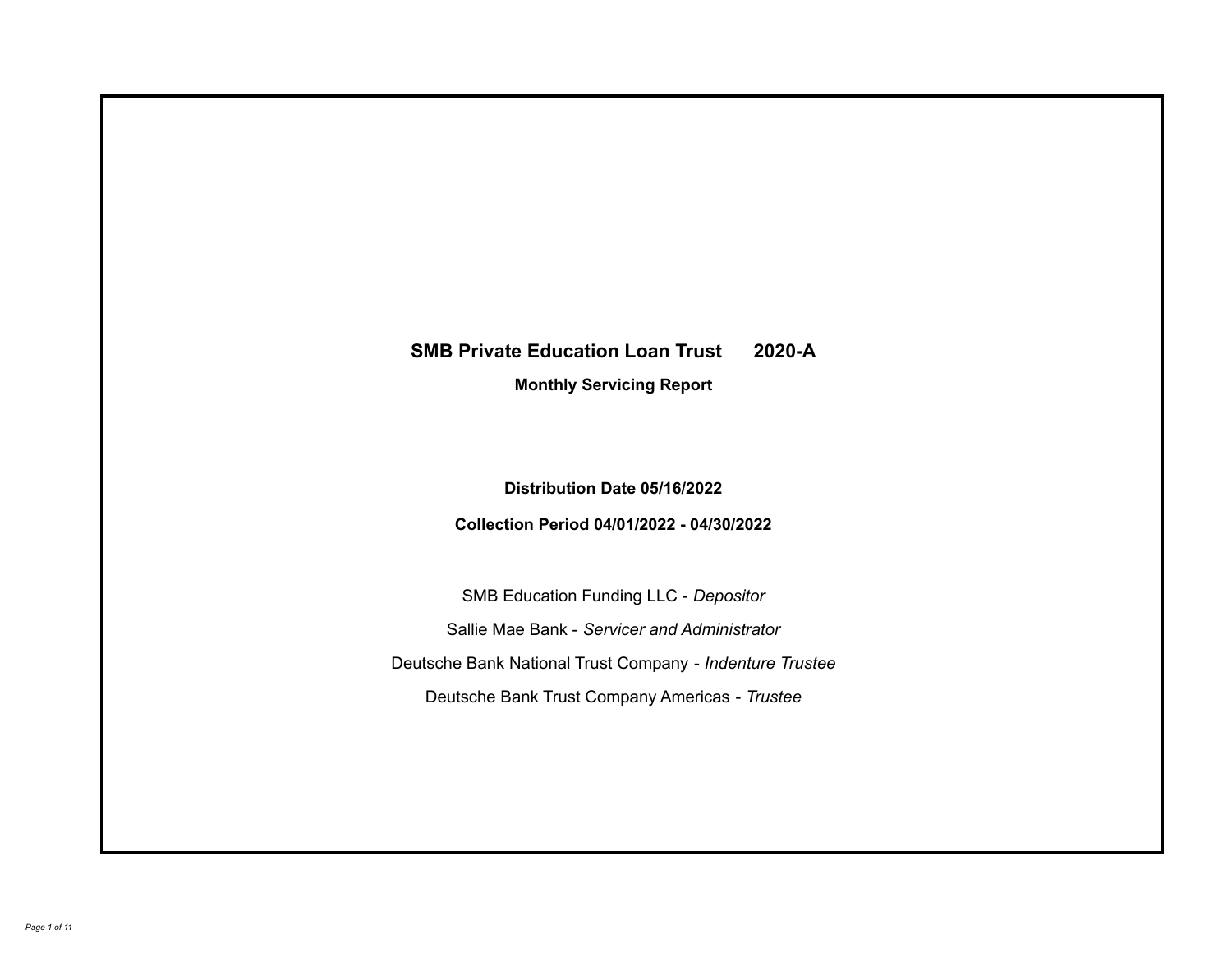A

| <b>Student Loan Portfolio Characteristics</b>                  | <b>Settlement Date</b><br>02/12/2020 | 03/31/2022                        | 04/30/2022                        |
|----------------------------------------------------------------|--------------------------------------|-----------------------------------|-----------------------------------|
| <b>Principal Balance</b><br>Interest to be Capitalized Balance | \$633,058,651.76<br>43,030,628.43    | \$438,736,931.27<br>25,103,361.78 | \$429,802,308.68<br>25,318,359.09 |
| Pool Balance                                                   | \$676,089,280.19                     | \$463,840,293.05                  | \$455,120,667.77                  |
|                                                                |                                      |                                   |                                   |
| Weighted Average Coupon (WAC)                                  | 9.38%                                | 8.72%                             | 8.86%                             |
| Weighted Average Remaining Term                                | 138.37                               | 131.14                            | 130.75                            |
| Number of Loans                                                | 54,630                               | 38,879                            | 38,209                            |
| Number of Borrowers                                            | 52,691                               | 37,650                            | 37,002                            |
| Pool Factor                                                    |                                      | 0.686063670                       | 0.673166520                       |
| Since Issued Total Constant Prepayment Rate (1)                |                                      | 14.02%                            | 14.09%                            |
|                                                                |                                      |                                   |                                   |

| <b>Debt Securities</b> | Cusip/Isin | 04/15/2022       | 05/16/2022       |
|------------------------|------------|------------------|------------------|
| A2A                    | 78449UAB4  | \$260,220,730.63 | \$254,564,757.48 |
| A2B                    | 78449UAC2  | \$40,659,489.16  | \$39,775,743.35  |
|                        | 78449UAD0  | \$47,000,000.00  | \$47,000,000.00  |

| C | <b>Certificates</b> | Cusip/Isin | 04/15/2022   | 05/16/2022   |
|---|---------------------|------------|--------------|--------------|
|   | Residual            | 78449UAE8  | \$100,000.00 | \$100,000.00 |

| count Balances          | 04/15/2022 | 05/16/2022  |
|-------------------------|------------|-------------|
| Reserve Account Balance | 729,328.00 | ,729,328.00 |

| E. | <b>Asset / Liability</b>               | 04/15/2022       | 05/16/2022       |
|----|----------------------------------------|------------------|------------------|
|    | Overcollateralization Percentage       | 25.00%           | 25.00%           |
|    | Specified Overcollateralization Amount | \$115,960,073.26 | \$113,780,166.94 |
|    | Actual Overcollateralization Amount    | \$115,960,073.26 | \$113,780,166.94 |

(1) For additional information, see 'Since Issued CPR Methodology' found in section VIII of this report .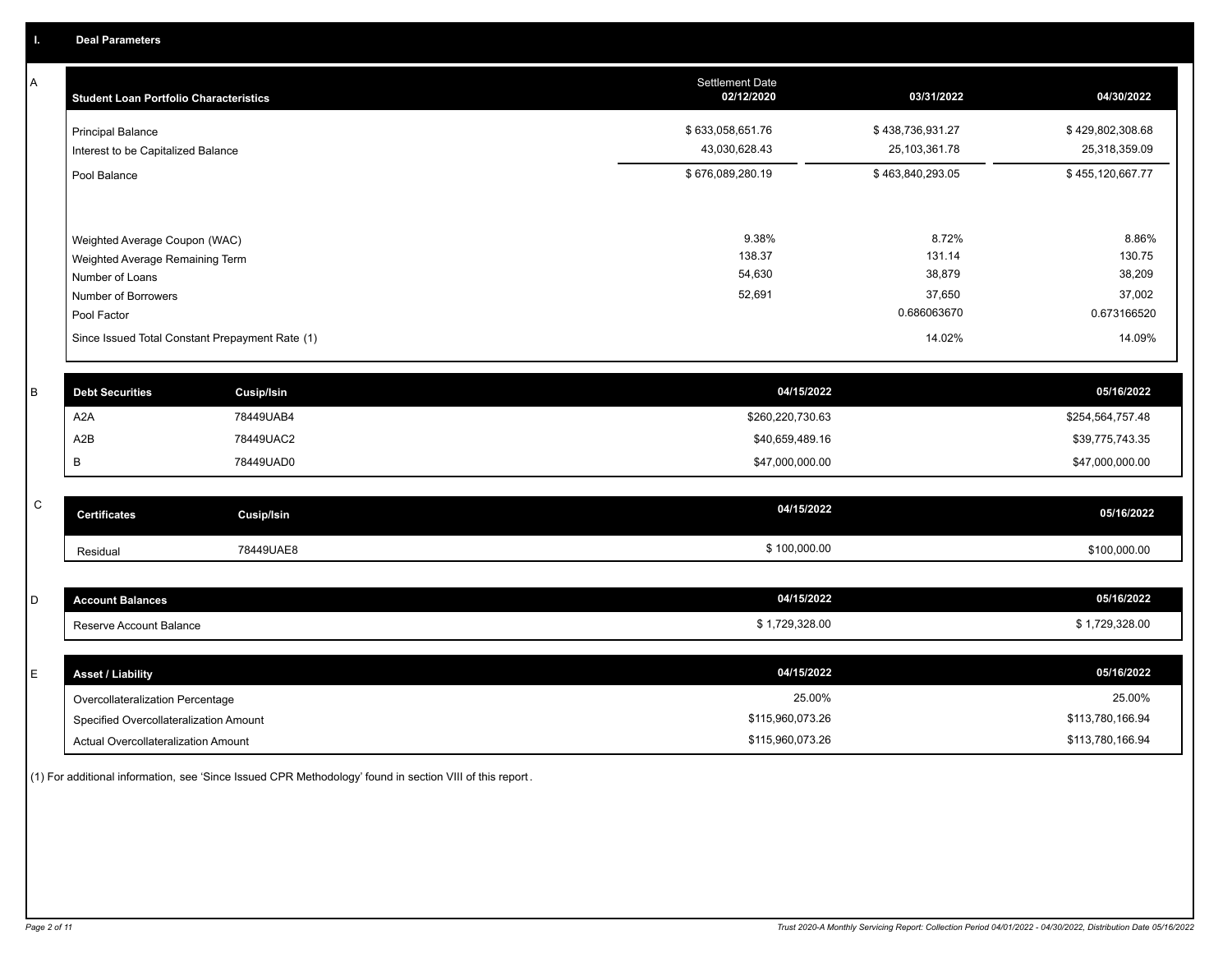## **II. 2020-A Trust Activity 04/01/2022 through 04/30/2022**

| A | <b>Student Loan Principal Receipts</b> |                |
|---|----------------------------------------|----------------|
|   | <b>Borrower Principal</b>              | 8,386,496.13   |
|   | Seller Principal Reimbursement         | 0.00           |
|   | Servicer Principal Reimbursement       | 0.00           |
|   | <b>Other Principal Deposits</b>        | 127,807.47     |
|   | <b>Total Principal Receipts</b>        | \$8,514,303.60 |

## B **Student Loan Interest Receipts**

| <b>Total Interest Receipts</b>  | \$2,483,018.48 |
|---------------------------------|----------------|
| Other Interest Deposits         | 2,666.45       |
| Servicer Interest Reimbursement | 0.00           |
| Seller Interest Reimbursement   | 0.00           |
| Borrower Interest               | 2,480,352.03   |

| C       | <b>Recoveries on Realized Losses</b>                             | \$141,825.43    |
|---------|------------------------------------------------------------------|-----------------|
| D       | <b>Investment Income</b>                                         | \$2,773.48      |
| E.      | <b>Funds Borrowed from Next Collection Period</b>                | \$0.00          |
| F.      | Funds Repaid from Prior Collection Period                        | \$0.00          |
| G       | Loan Sale or Purchase Proceeds                                   | \$0.00          |
| H       | Initial Deposits to Distribution Account                         | \$0.00          |
|         | <b>Excess Transferred from Other Accounts</b>                    | \$0.00          |
| J       | <b>Borrower Benefit Reimbursements</b>                           | \$0.00          |
| K       | <b>Other Deposits</b>                                            | \$0.00          |
| L.      | <b>Other Fees Collected</b>                                      | \$0.00          |
| M       | <b>AVAILABLE FUNDS</b>                                           | \$11,141,920.99 |
| N       | Non-Cash Principal Activity During Collection Period             | \$(420,318.99)  |
| $\circ$ | Aggregate Purchased Amounts by the Depositor, Servicer or Seller | \$130,473.92    |
| P       | Aggregate Loan Substitutions                                     | \$0.00          |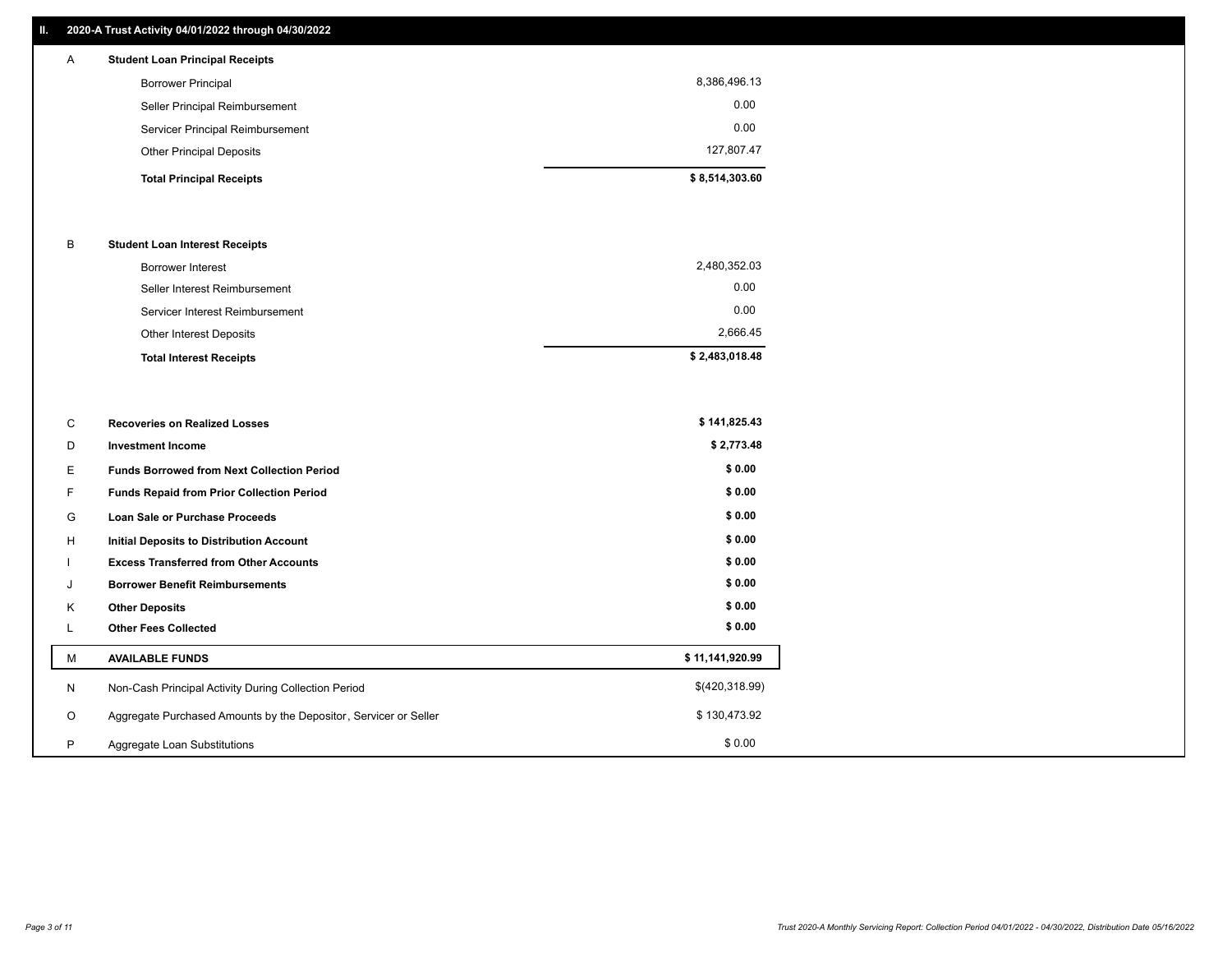|                   |                       |                          |            |                                                           | <b>Loans by Repayment Status</b> |                            |                          |         |                                                           |                |                            |
|-------------------|-----------------------|--------------------------|------------|-----------------------------------------------------------|----------------------------------|----------------------------|--------------------------|---------|-----------------------------------------------------------|----------------|----------------------------|
|                   |                       |                          | 04/30/2022 |                                                           |                                  |                            |                          |         | 03/31/2022                                                |                |                            |
|                   |                       | <b>Wtd Avg</b><br>Coupon | # Loans    | Principal and<br><b>Interest Accrued</b><br>to Capitalize | % of Principal                   | % of Loans in<br>Repay (1) | <b>Wtd Avg</b><br>Coupon | # Loans | Principal and<br><b>Interest Accrued</b><br>to Capitalize | % of Principal | % of Loans in<br>Repay (1) |
| INTERIM:          | IN SCHOOL             | 10.14%                   | 2,536      | \$40,164,278.20                                           | 8.825%                           | $-$ %                      | 10.04%                   | 2,571   | \$40,450,375.87                                           | 8.721%         | $-$ %                      |
|                   | <b>GRACE</b>          | 9.93%                    | 693        | \$9,849,085.81                                            | 2.164%                           | $-$ %                      | 9.78%                    | 706     | \$10,026,246.30                                           | 2.162%         | $-$ %                      |
|                   | <b>DEFERMENT</b>      | 9.55%                    | 2,026      | \$27,495,229.58                                           | 6.041%                           | $-$ %                      | 9.36%                    | 2,006   | \$27,216,836.98                                           | 5.868%         | $-$ %                      |
| <b>REPAYMENT:</b> | <b>CURRENT</b>        | 8.62%                    | 31,529     | \$356,692,180.40                                          | 78.373%                          | 94.460%                    | 8.48%                    | 32,066  | \$364,372,615.23                                          | 78.556%        | 94.361%                    |
|                   | 30-59 DAYS DELINQUENT | 9.26%                    | 523        | \$7,641,493.27                                            | 1.679%                           | 2.024%                     | 9.18%                    | 535     | \$7,785,499.64                                            | 1.678%         | 2.016%                     |
|                   | 60-89 DAYS DELINQUENT | 9.30%                    | 285        | \$4,134,713.77                                            | 0.908%                           | 1.095%                     | 9.16%                    | 311     | \$4,512,565.99                                            | 0.973%         | 1.169%                     |
|                   | 90+ DAYS DELINQUENT   | 9.48%                    | 247        | \$3,491,673.86                                            | 0.767%                           | 0.925%                     | 9.31%                    | 250     | \$3,372,240.12                                            | 0.727%         | 0.873%                     |
|                   | <b>FORBEARANCE</b>    | 8.19%                    | 370        | \$5,652,012.88                                            | 1.242%                           | 1.497%                     | 8.34%                    | 434     | \$6,103,912.92                                            | 1.316%         | 1.581%                     |
| <b>TOTAL</b>      |                       |                          | 38,209     | \$455,120,667.77                                          | 100.00%                          | 100.00%                    |                          | 38,879  | \$463,840,293.05                                          | 100.00%        | 100.00%                    |

Percentages may not total 100% due to rounding \*

1 Loans classified in "Repayment" include any loan for which interim interest only, \$25 fixed payments or full principal and interest payments are due.

|                                                                                                                                                                                                | <b>Wtd Avg</b><br>Coupon<br>9.59% | # Loans | 04/30/2022<br><b>Principal and</b><br><b>Interest Accrued</b><br>to Capitalize | % of Principal | % of Loans in |                          |         | 03/31/2022<br><b>Principal and</b>       |                |                                |
|------------------------------------------------------------------------------------------------------------------------------------------------------------------------------------------------|-----------------------------------|---------|--------------------------------------------------------------------------------|----------------|---------------|--------------------------|---------|------------------------------------------|----------------|--------------------------------|
|                                                                                                                                                                                                |                                   |         |                                                                                |                |               |                          |         |                                          |                |                                |
|                                                                                                                                                                                                |                                   |         |                                                                                |                | P&I Repay (2) | <b>Wtd Avg</b><br>Coupon | # Loans | <b>Interest Accrued</b><br>to Capitalize | % of Principal | % of Loans in<br>P&I Repay (2) |
| IN SCHOOL<br><b>INTERIM:</b>                                                                                                                                                                   |                                   | 5,273   | \$82,904,637.64                                                                | 18.216%        | $-$ %         | 9.48%                    | 5,345   | \$83,565,793.92                          | 18.016%        | $-$ %                          |
| <b>GRACE</b>                                                                                                                                                                                   | 9.48%                             | 1,396   | \$20,001,828.27                                                                | 4.395%         | $-$ %         | 9.37%                    | 1,416   | \$20,344,589.39                          | 4.386%         | $-$ %                          |
| <b>DEFERMENT</b>                                                                                                                                                                               | 9.14%                             | 3,742   | \$50,424,999.52                                                                | 11.079%        | $-$ %         | 8.95%                    | 3,732   | \$50,217,213.88                          | 10.826%        | $-$ %                          |
| <b>CURRENT</b><br>P&I REPAYMENT:                                                                                                                                                               | 8.53%                             | 26,416  | \$281,518,991.47                                                               | 61.856%        | 93.283%       | 8.39%                    | 26,905  | \$288,732,077.12                         | 62.248%        | 93.226%                        |
| 30-59 DAYS DELINQUENT                                                                                                                                                                          | 9.25%                             | 496     | \$7,233,776.36                                                                 | 1.589%         | 2.397%        | 9.10%                    | 507     | \$7,259,331.86                           | 1.565%         | 2.344%                         |
| 60-89 DAYS DELINQUENT                                                                                                                                                                          | 9.27%                             | 279     | \$4,013,015.87                                                                 | 0.882%         | 1.330%        | 9.13%                    | 301     | \$4,388,882.22                           | 0.946%         | 1.417%                         |
| 90+ DAYS DELINQUENT                                                                                                                                                                            | 9.47%                             | 237     | \$3,371,405.76                                                                 | 0.741%         | 1.117%        | 9.32%                    | 239     | \$3,228,491.74                           | 0.696%         | 1.042%                         |
| FORBEARANCE                                                                                                                                                                                    | 8.19%                             | 370     | \$5,652,012.88                                                                 | 1.242%         | 1.873%        | 8.34%                    | 434     | \$6,103,912.92                           | 1.316%         | 1.971%                         |
| <b>TOTAL</b><br>Percentages may not total 100% due to rounding<br>2 Loans classified in "P&I Repayment" includes only those loans for which scheduled principal and interest payments are due. |                                   | 38,209  | \$455,120,667.77                                                               | 100.00%        | 100.00%       |                          | 38,879  | \$463,840,293.05                         | 100.00%        | 100.00%                        |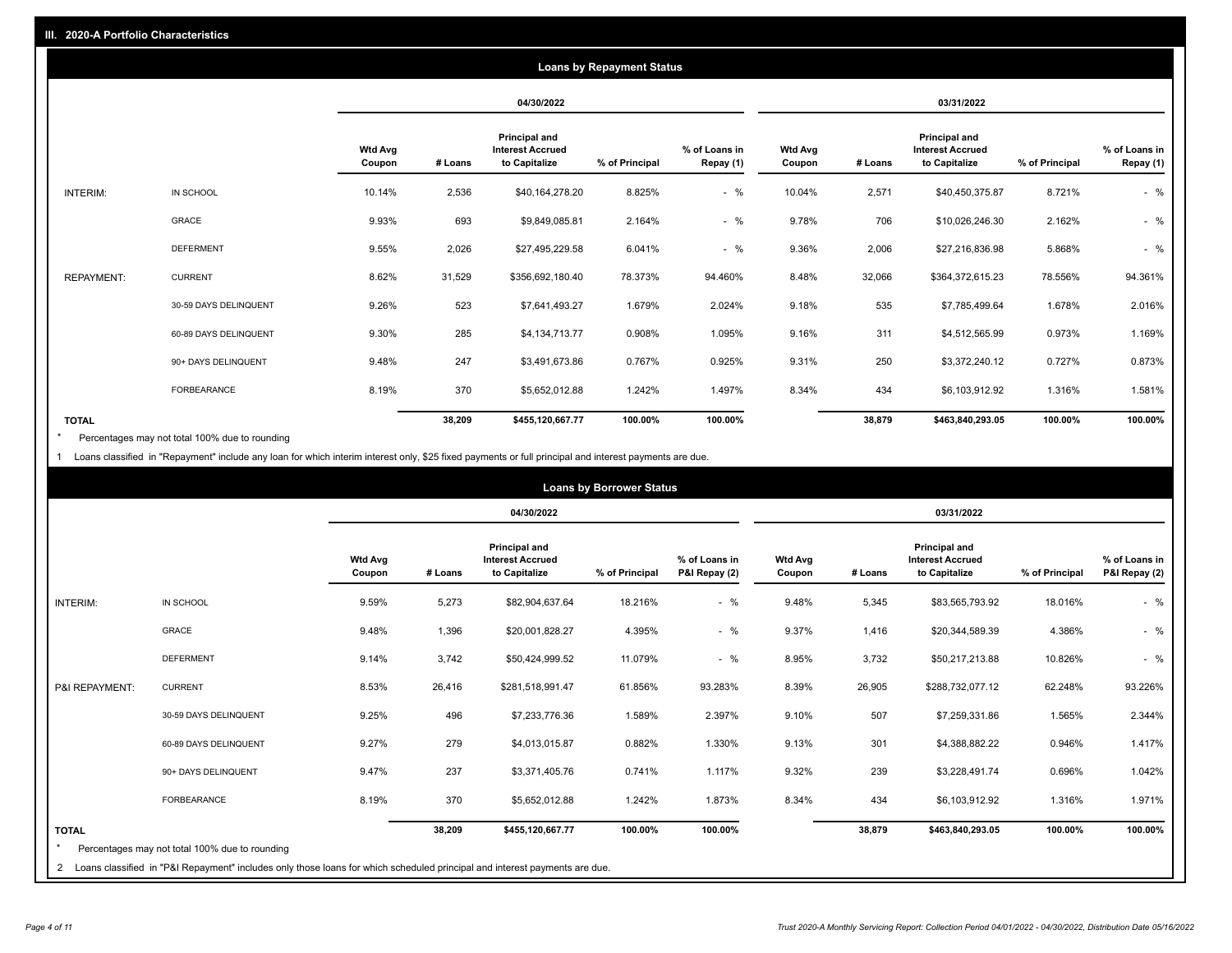|                                                                                                  | 4/30/2022        | 3/31/2022        |  |
|--------------------------------------------------------------------------------------------------|------------------|------------------|--|
| Pool Balance                                                                                     | \$455,120,667.77 | \$463,840,293.05 |  |
| Total # Loans                                                                                    | 38,209           | 38,879           |  |
| Total # Borrowers                                                                                | 37,002           | 37,650           |  |
| Weighted Average Coupon                                                                          | 8.86%            | 8.72%            |  |
| Weighted Average Remaining Term                                                                  | 130.75           | 131.14           |  |
| Percent of Pool - Cosigned                                                                       | 93.1%            | 93.1%            |  |
| Percent of Pool - Non Cosigned                                                                   | 6.9%             | 6.9%             |  |
| Borrower Interest Accrued for Period                                                             | \$3,093,711.02   | \$3,213,932.64   |  |
| Outstanding Borrower Interest Accrued                                                            | \$29,082,564.71  | \$28,951,811.70  |  |
| Gross Principal Realized Loss - Periodic *                                                       | \$840,288.93     | \$1,253,778.45   |  |
| Gross Principal Realized Loss - Cumulative *                                                     | \$14,319,021.51  | \$13,478,732.58  |  |
| Recoveries on Realized Losses - Periodic                                                         | \$141,825.43     | \$79,626.98      |  |
| Recoveries on Realized Losses - Cumulative                                                       | \$1,373,151.90   | \$1,231,326.47   |  |
| Net Losses - Periodic                                                                            | \$698,463.50     | \$1,174,151.47   |  |
| Net Losses - Cumulative                                                                          | \$12,945,869.61  | \$12,247,406.11  |  |
| Non-Cash Principal Activity - Capitalized Interest                                               | \$420,327.23     | \$2,013,376.40   |  |
| Since Issued Total Constant Prepayment Rate (CPR) (1)                                            | 14.09%           | 14.02%           |  |
| <b>Loan Substitutions</b>                                                                        | \$0.00           | \$0.00           |  |
| <b>Cumulative Loan Substitutions</b>                                                             | \$0.00           | \$0.00           |  |
| <b>Unpaid Servicing Fees</b>                                                                     | \$0.00           | \$0.00           |  |
| <b>Unpaid Administration Fees</b>                                                                | \$0.00           | \$0.00           |  |
| <b>Unpaid Carryover Servicing Fees</b>                                                           | \$0.00           | \$0.00           |  |
| Note Interest Shortfall                                                                          | \$0.00           | \$0.00           |  |
| Loans in Modification                                                                            | \$18,760,769.86  | \$19,144,033.98  |  |
| % of Loans in Modification as a % of Loans in Repayment (P&I)                                    | 6.34%            | 6.31%            |  |
|                                                                                                  |                  |                  |  |
| % Annualized Gross Principal Realized Loss - Periodic as a %<br>of Loans in Repayment (P&I) * 12 | 3.41%            | 4.96%            |  |
| % Gross Principal Realized Loss - Cumulative as a % of<br><b>Original Pool Balance</b>           | 2.12%            | 1.99%            |  |

\* In accordance with the Servicer's current policies and procedures, after September 1, 2017 loans subject to bankruptcy claims generally will not be reported as a charged- off unless and until they are delinquent for 120

(1) For additional information, see 'Since Issued CPR Methodology' found in section VIII of this report .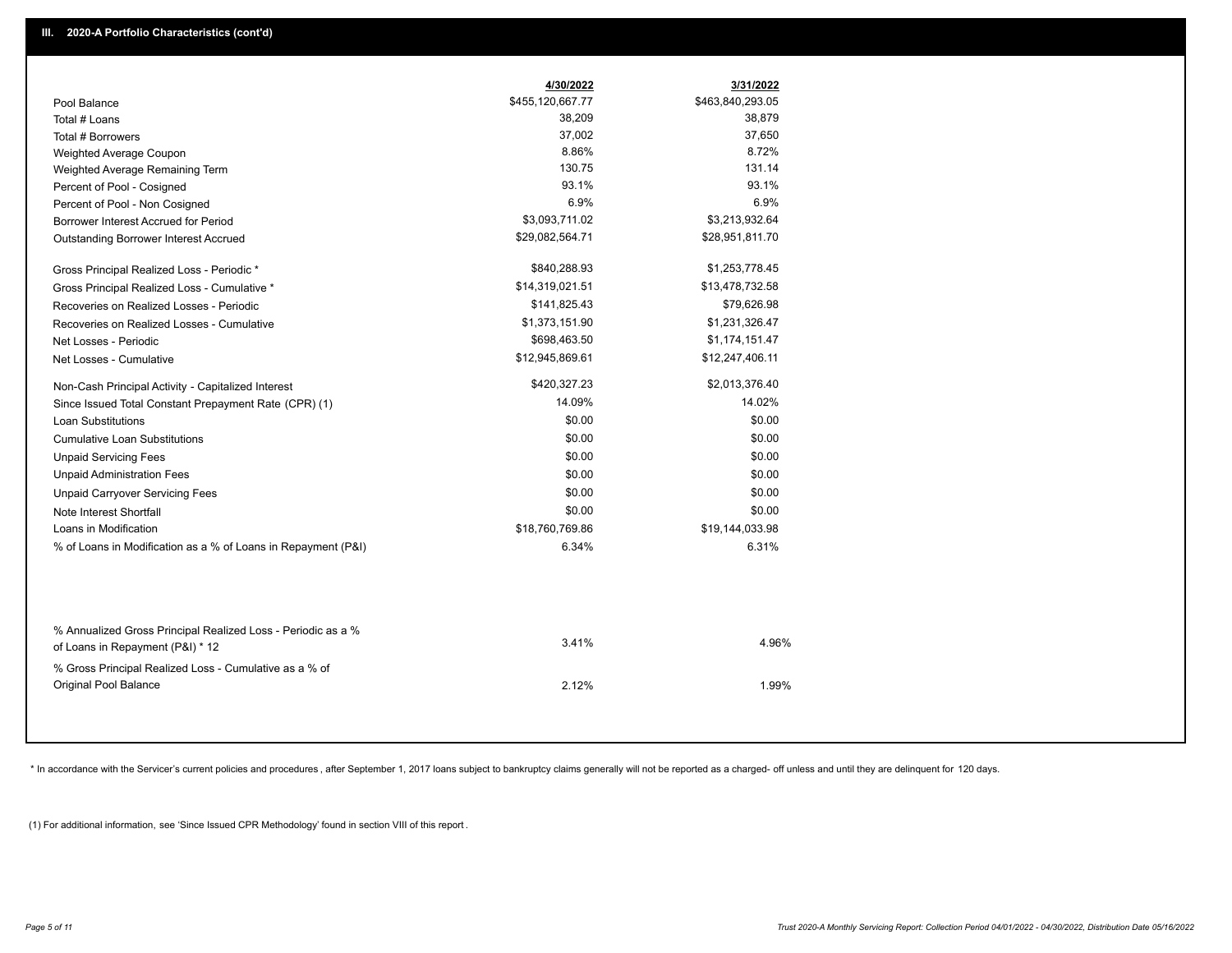## **Loan Program**

A

|                                    | Weighted<br>Average | # LOANS | <b>\$ AMOUNT</b> | $%$ *     |
|------------------------------------|---------------------|---------|------------------|-----------|
| - Smart Option Interest-Only Loans | 7.78%               | 9,391   | \$80,667,106.17  | 17.724%   |
| - Smart Option Fixed Pay Loans     | 8.89%               | 9,673   | \$141,417,689.96 | 31.073%   |
| - Smart Option Deferred Loans      | 9.21%               | 19,145  | \$233,035,871.64 | 51.203%   |
| - Other Loan Programs              | $0.00\%$            | ۵       | \$0.00           | $0.000\%$ |
| <b>Total</b>                       | 8.86%               | 38,209  | \$455,120,667.77 | 100.000%  |

\* Percentages may not total 100% due to rounding

B

C

**Index Type**

|                       | Weighted<br>Average | # LOANS | <b>\$ AMOUNT</b> | $%$ *     |
|-----------------------|---------------------|---------|------------------|-----------|
| - Fixed Rate Loans    | 9.50%               | 15,559  | \$200,728,147.94 | 44.104%   |
| - LIBOR Indexed Loans | 8.35%               | 22,650  | \$254,392,519.83 | 55.896%   |
| - Other Index Rates   | $0.00\%$            |         | \$0.00           | $0.000\%$ |
| <b>Total</b>          | 8.86%               | 38,209  | \$455,120,667.77 | 100.000%  |

\* Percentages may not total 100% due to rounding

# **Weighted Average Recent FICO**

| (2)<br>Wtd Avg Recent FICO Band | # LOANS | <b>\$ AMOUNT</b> | $\frac{9}{6}$ * |
|---------------------------------|---------|------------------|-----------------|
| $0 - 639$                       | 2,167   | \$25,612,428.45  | 5.628%          |
| 640 - 669                       | 2,157   | \$26,015,444.29  | 5.716%          |
| 670 - 699                       | 4,046   | \$49,926,391.40  | 10.970%         |
| 700 - 739                       | 8,418   | \$103,034,459.58 | 22.639%         |
| $740 +$                         | 21,420  | \$250,527,190.58 | 55.046%         |
| $N/A$ <sub>(1)</sub>            |         | \$4,753.47       | 0.001%          |
| <b>Total</b>                    | 38,209  | \$455,120,667.77 | 100.000%        |
|                                 |         |                  |                 |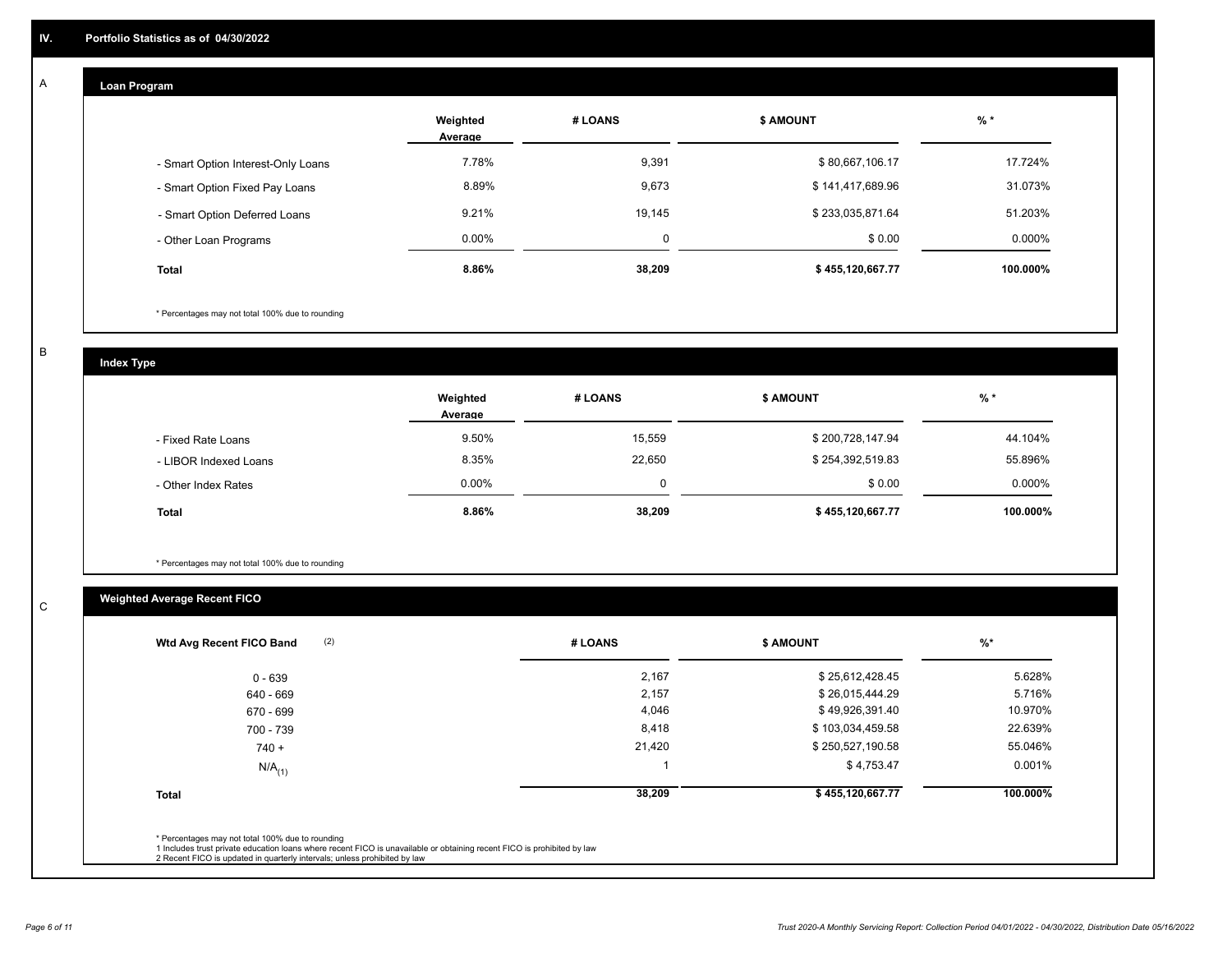| V. |                                      | 2020-A Reserve Account and Principal Distribution Calculations                  |                  |  |
|----|--------------------------------------|---------------------------------------------------------------------------------|------------------|--|
| А. | <b>Reserve Account</b>               |                                                                                 |                  |  |
|    |                                      | Specified Reserve Account Balance                                               | \$1,729,328.00   |  |
|    | Actual Reserve Account Balance       |                                                                                 | \$1,729,328.00   |  |
| В. | <b>Principal Distribution Amount</b> |                                                                                 |                  |  |
|    | i.                                   | <b>Class A Notes Outstanding</b>                                                | \$300,880,219.79 |  |
|    | ii.                                  | Pool Balance                                                                    | \$455,120,667.77 |  |
|    | iii.                                 | First Priority Principal Distribution Amount (i - ii)                           | \$0.00           |  |
|    | iv.                                  | Class A and B Notes Outstanding                                                 | \$347,880,219.79 |  |
|    | v.                                   | First Priority Principal Distribution Amount                                    | \$0.00           |  |
|    | vi.                                  | Pool Balance                                                                    | \$455,120,667.77 |  |
|    | vii.                                 | Specified Overcollateralization Amount                                          | \$113,780,166.94 |  |
|    | viii.                                | Regular Principal Distribution Amount (if (iv > 0, (iv - v) - (vi - vii))       | \$6,539,718.96   |  |
|    | ix.                                  | Pool Balance                                                                    | \$455,120,667.77 |  |
|    | х.                                   | 10% of Initial Pool Balance                                                     | \$67,608,928.02  |  |
|    | xi.                                  | First Priority Principal Distribution Amount                                    | \$0.00           |  |
|    | xii.                                 | Regular Principal Distribution Amount                                           | \$6,539,718.96   |  |
|    | xiii.                                | Available Funds (after payment of waterfall items A through I)                  | \$3,651,838.90   |  |
|    | xiv.                                 | Additional Principal Distribution Amount (if(vi <= x,min(xiii, vi - xi - xii))) | \$0.00           |  |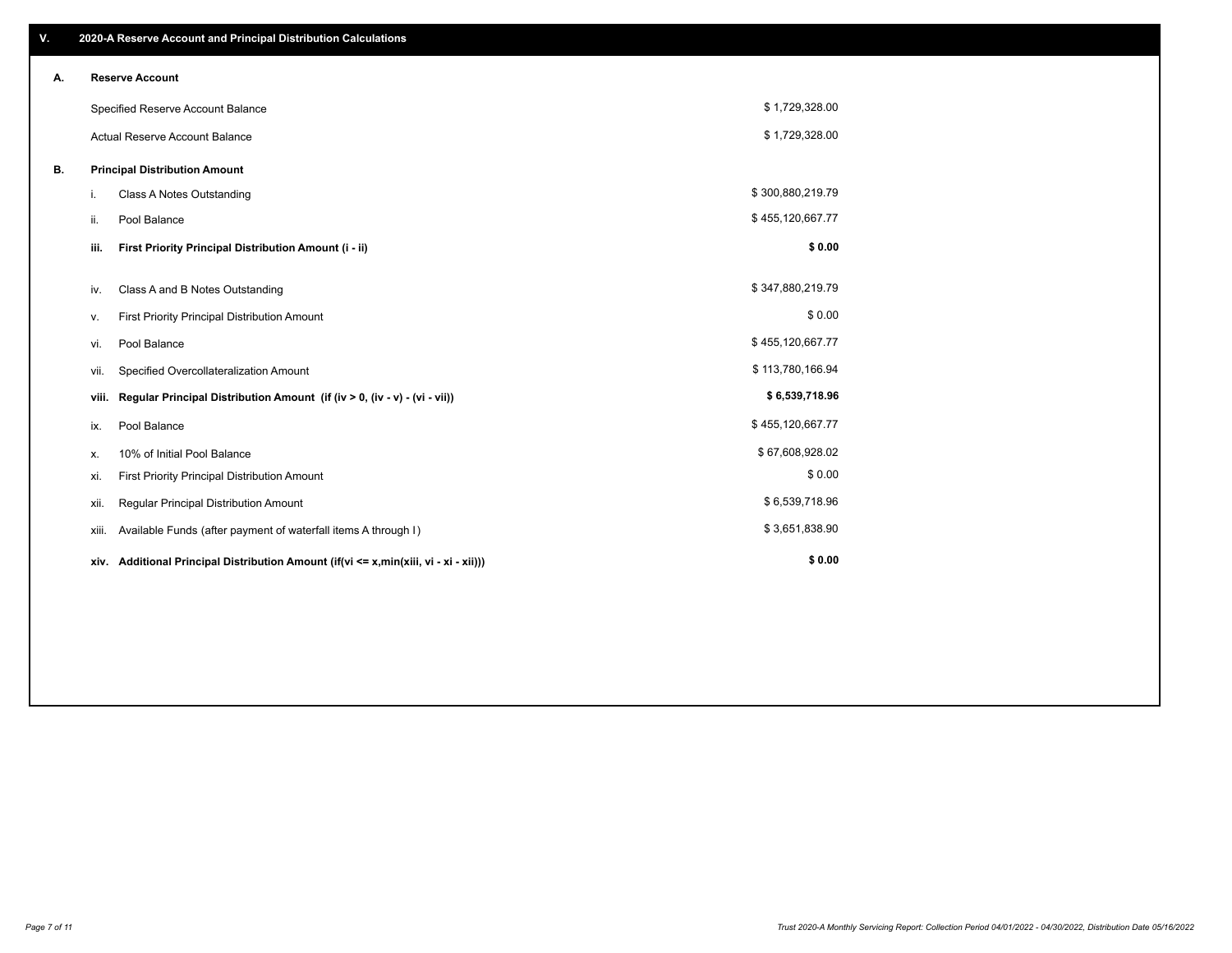|    |                                                         | Paid           | <b>Funds Balance</b> |
|----|---------------------------------------------------------|----------------|----------------------|
|    |                                                         |                |                      |
|    | <b>Total Available Funds</b>                            |                | \$11,141,920.99      |
| A  | <b>Trustee Fees</b>                                     | \$0.00         | \$11,141,920.99      |
| B  | <b>Servicing Fees</b>                                   | \$292,491.29   | \$10,849,429.70      |
| C  | i. Administration Fees                                  | \$8,333.00     | \$10,841,096.70      |
|    | ii. Unreimbursed Administrator Advances plus any Unpaid | \$0.00         | \$10,841,096.70      |
| D  | Class A Noteholders Interest Distribution Amount        | \$532,038.84   | \$10,309,057.86      |
| Е  | <b>First Priority Principal Payment</b>                 | \$0.00         | \$10,309,057.86      |
| F. | <b>Class B Noteholders Interest Distribution Amount</b> | \$117,500.00   | \$10,191,557.86      |
| G  | <b>Reinstatement Reserve Account</b>                    | \$0.00         | \$10,191,557.86      |
| H  | Regular Principal Distribution                          | \$6,539,718.96 | \$3,651,838.90       |
|    | <b>Carryover Servicing Fees</b>                         | \$0.00         | \$3,651,838.90       |
| J  | Additional Principal Distribution Amount                | \$0.00         | \$3,651,838.90       |
| Κ  | Unpaid Expenses of Trustee                              | \$0.00         | \$3,651,838.90       |
| L. | Unpaid Expenses of Administrator                        | \$0.00         | \$3,651,838.90       |
| М  | Remaining Funds to the Residual Certificateholders      | \$3,651,838.90 | \$0.00               |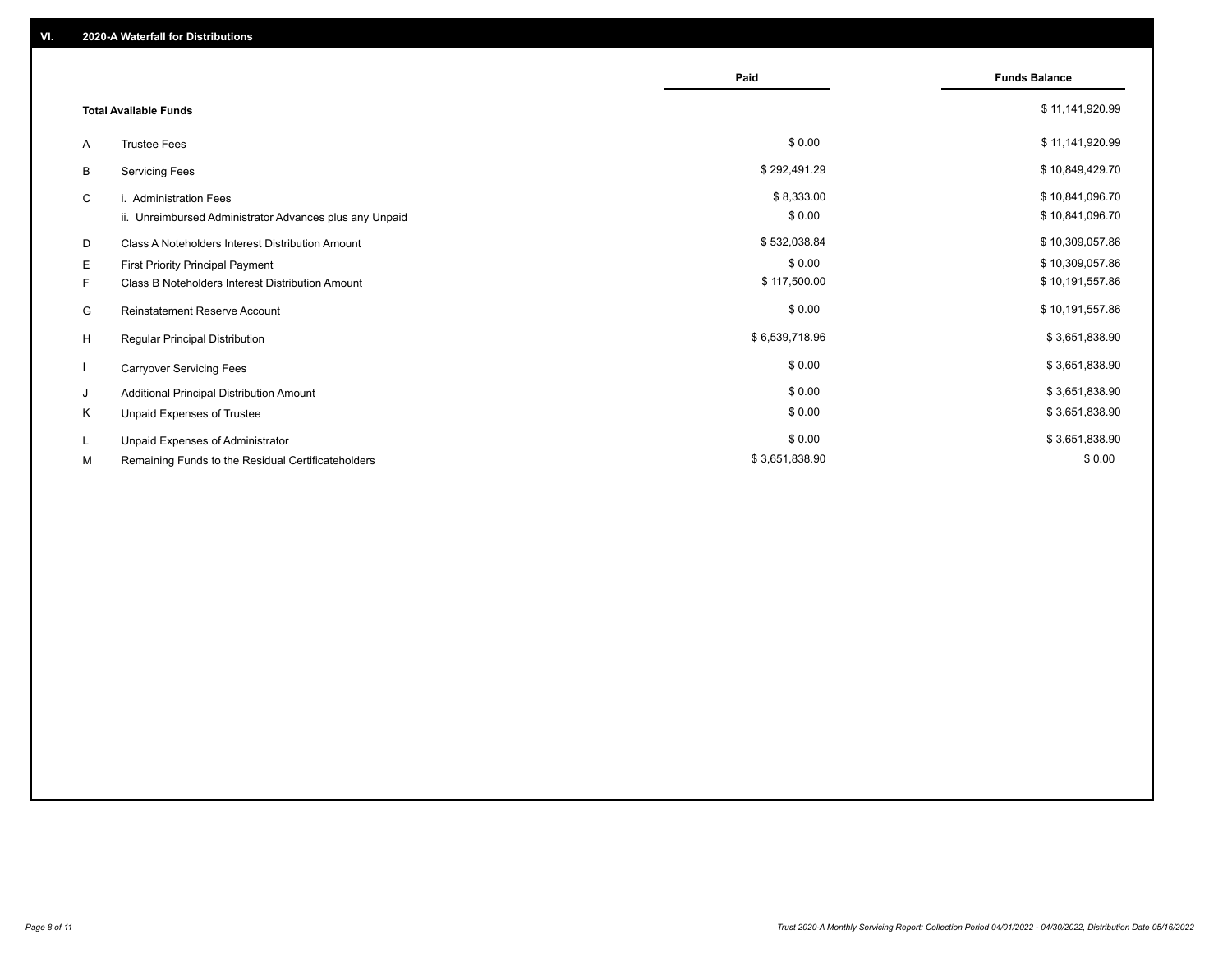| <b>Distribution Amounts</b>                                |                         |                         |                         |  |
|------------------------------------------------------------|-------------------------|-------------------------|-------------------------|--|
|                                                            | A <sub>2</sub> A        | A <sub>2</sub> B        | в                       |  |
| Cusip/Isin                                                 | 78449UAB4               | 78449UAC2               | 78449UAD0               |  |
| <b>Beginning Balance</b>                                   | \$260,220,730.63        | \$40,659,489.16         | \$47,000,000.00         |  |
| Index                                                      | <b>FIXED</b>            | <b>LIBOR</b>            | <b>FIXED</b>            |  |
| Spread/Fixed Rate                                          | 2.23%                   | 0.83%                   | 3.00%                   |  |
| Record Date (Days Prior to Distribution)                   | 1 NEW YORK BUSINESS DAY | 1 NEW YORK BUSINESS DAY | 1 NEW YORK BUSINESS DAY |  |
| <b>Accrual Period Begin</b>                                | 4/15/2022               | 4/15/2022               | 4/15/2022               |  |
| <b>Accrual Period End</b>                                  | 5/15/2022               | 5/16/2022               | 5/15/2022               |  |
| Daycount Fraction                                          | 0.08333333              | 0.08611111              | 0.08333333              |  |
| Interest Rate*                                             | 2.23000%                | 1.38414%                | 3.00000%                |  |
| <b>Accrued Interest Factor</b>                             | 0.001858333             | 0.001191898             | 0.002500000             |  |
| <b>Current Interest Due</b>                                | \$483,576.86            | \$48,461.98             | \$117,500.00            |  |
| Interest Shortfall from Prior Period Plus Accrued Interest | $\mathcal{S}$ -         | $\frac{1}{2}$           | $\mathsf{\$}$ -         |  |
| <b>Total Interest Due</b>                                  | \$483,576.86            | \$48,461.98             | \$117,500.00            |  |
| <b>Interest Paid</b>                                       | \$483,576.86            | \$48,461.98             | \$117,500.00            |  |
| <b>Interest Shortfall</b>                                  | $\mathcal{S}$ -         | $$ -$                   | $\mathcal{S}$ -         |  |
| <b>Principal Paid</b>                                      | \$5,655,973.15          | \$883,745.81            | $\mathsf{\$}$ -         |  |
| <b>Ending Principal Balance</b>                            | \$254,564,757.48        | \$39,775,743.35         | \$47,000,000.00         |  |
| Paydown Factor                                             | 0.017674916             | 0.017674916             | 0.000000000             |  |
| <b>Ending Balance Factor</b>                               | 0.795514867             | 0.795514867             | 1.000000000             |  |

\* Pay rates for Current Distribution. For the interest rates applicable to the next distribution date, please see https://www.salliemae.com/about/investors/data/SMBabrate.txt.

**VII. 2020-A Distributions**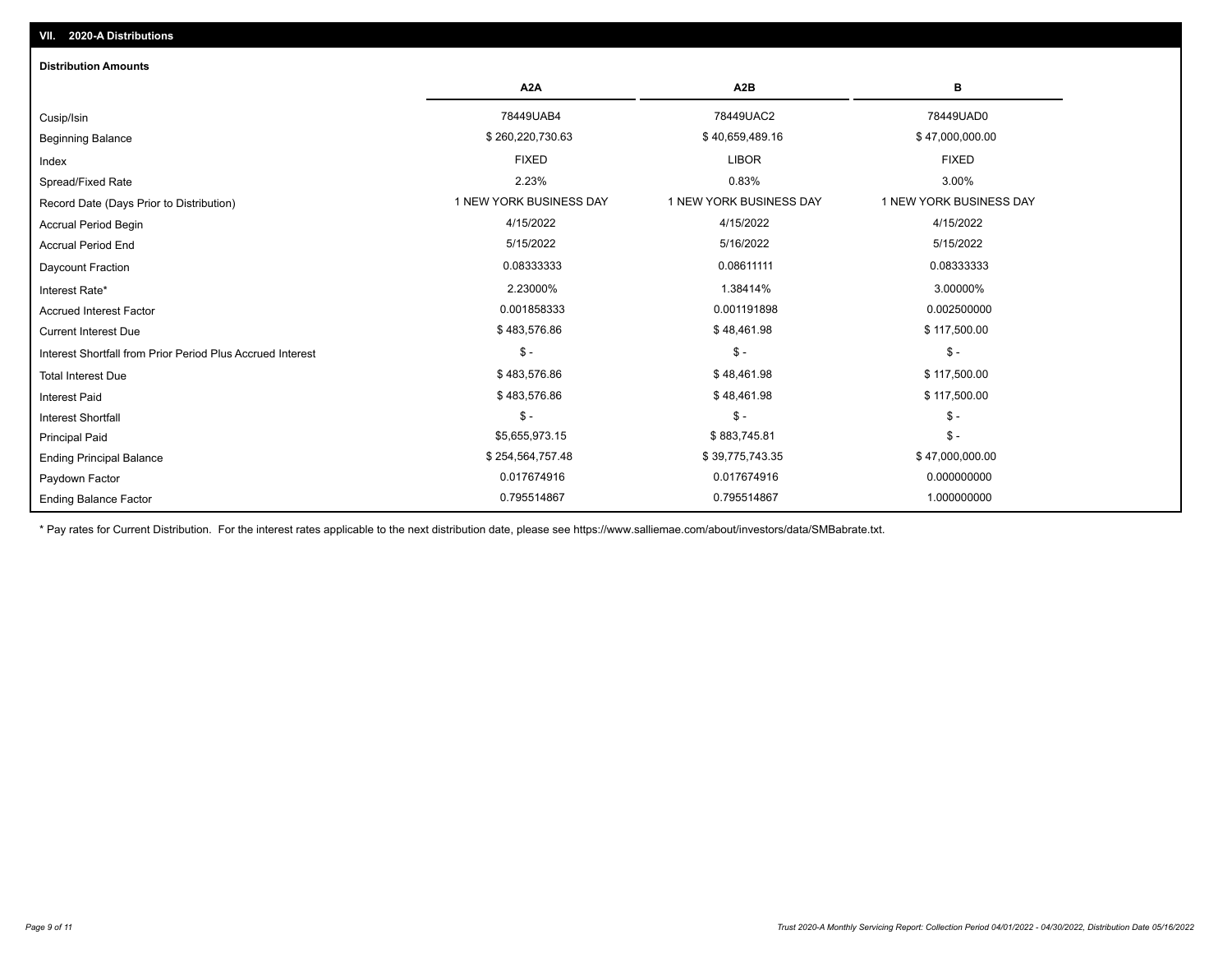### **Since Issued Total CPR**

$$
\text{total CPR} = 1 - \left(\frac{APB}{PPB}\right)^{\left(\frac{12}{MSC}\right)}
$$

APB = Actual period-end Pool Balance PPB = Projected period-end Pool Balance assuming no prepayments and no defaults Pool Balance = Sum(Principal Balance + Interest Accrued to Capitalize Balance) MSC = Months Since Cut-Off

I J Ι

#### **Since-Issued Total Constant Prepayment Rate (CPR)**

Since-Issued Total CPR measures prepayments, both voluntary and involuntary, for a trust student loan pool over the life of a transaction. For each trust distribution, the actual month-end pool balance is compared against a month-end pool balance originally projected at issuance assuming no prepayments and defaults. For purposes of Since- Issued Total CPR calculations, projected period end pool balance assumes in-school status loans have up to a six month grace period before moving to repayment, grace status loans remain in grace status until their status end date and then to move to full principal and interest repayment, loans subject to interim interest or fixed payments during their in-school and grace period continue paying interim interest or fixed payments until full